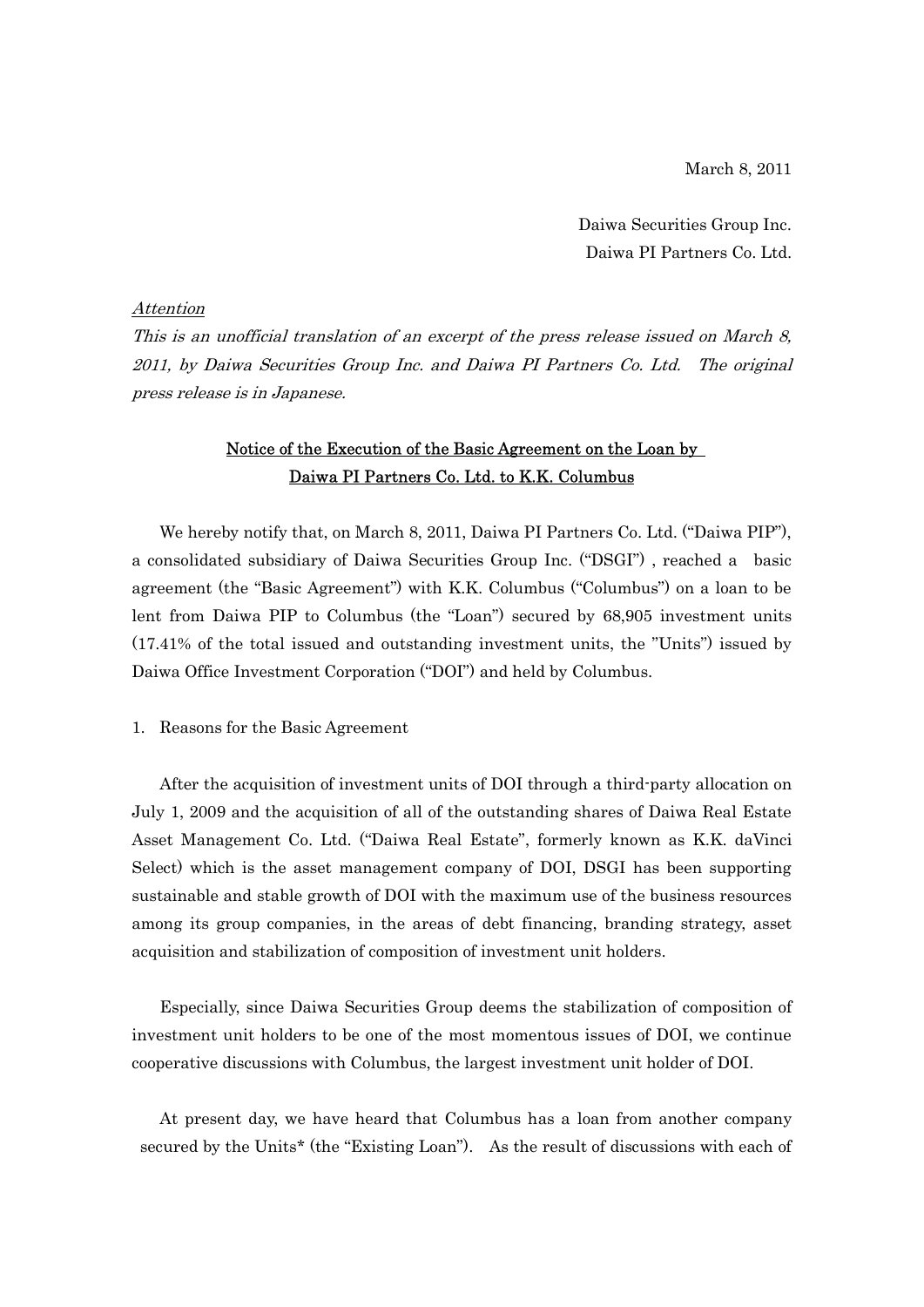DOI, Daiwa Real Estate and Columbus, we deem it desirable for Columbus, with the view to stabilization of composition of investment unit holders of DOI, to completely repay the Existing Loan by means of the Loan from Daiwa PIP, and, as a result, have now reached this Basic Agreement.

We believe that Columbus' full repayment of the Existing Loan with the funds drawn down by the Loan will develop the stabilization of composition of investment unit holders in DOI and its sustainable business growth.

\* Please refer to the amendment report for the large shareholding report dated November 29, 2010 filed with the Director of the Kanto Local Financial Bureau by Columbus.

## 2. Contents of the Basic Agreement

In this Basic Agreement, on the condition of the establishment of the collaterals on the assets held by Columbus (including the Units\*), Daiwa PIP and Columbus have confirmed the current status of the discussion on the basic terms and conditions of the Loan, and have agreed on Daiwa PIP's exclusive right to negotiate in good faith with Columbus. Provided, however, such agreements with regard to the Loan including, but not limited to, the basic terms and conditions of the Loan shall not be legally binding. The drawing down the Loan may be suspended or revoked in the case of future changes in the market situations including a significant decline in the market price of the Units, disagreement on the definitive terms and conditions of the Loan, or failures in the fulfillment of the condition precedents for drawing down the Loan, etc.

\* The Unit Holders Agreement executed between Columbus and DSGI on June 17, 2009 will remain in force and effective.

| 1. Company Name            | K.K. Columbus                                          |
|----------------------------|--------------------------------------------------------|
| 2. Address                 | 10-1, Roppongi6-chome, Minato-ku, Tokyo                |
| 3. Title and Name of       | President, Brian Defoe                                 |
| Representative             |                                                        |
| 4. Description of Business | • Execution of Tokumei-Kumiai contracts and management |
|                            | of assets in which such Tokumei-Kumiai invests         |

### 3. Outline of Columbus

(as of March 8, 2011)